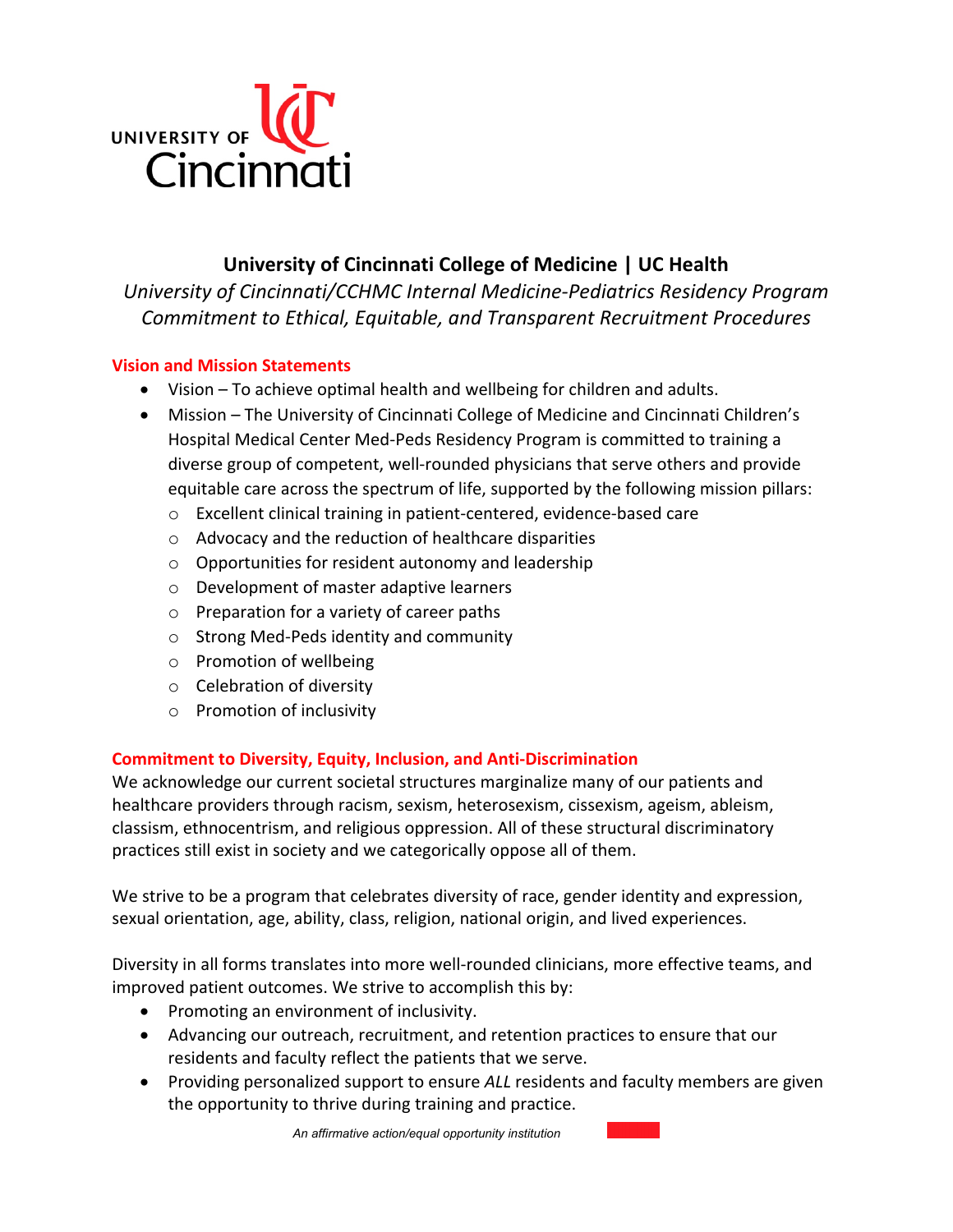• Partnering with our institutional leaders and categorical programs to be a leading force for equity in the health systems and communities in which we practice.

This is a dynamic, evolving process that will require hard, uncomfortable truths and frequent reevaluation of our current practices. We vow to remain committed, even when faced with challenges, because we refuse to live in a world that is complacent with the status quo.

## **Key qualities we look for in applicants who will become our future residents**

We recognize that standardized tests, honor society selection, letters of recommendation, and class rankings are often biased against and may disenfranchise certain groups of medical students. While we do review and recognize these elements of an applicant's dossier, we believe that many different characteristics and experiences go into making a competent, compassionate physician and therefore place value in multiple factors in our selection process.\*

We seek applicants

- With diverse backgrounds, life experiences, and distances traveled in life that will enrich our program, push us to consider different viewpoints, and provide the best care for our patients.
- That are committed to serving others and their community, including our most vulnerable members.
- That are committed to excellence in patient-centered care.
- That possess leadership attributes to challenge unjust systems and create a more equitable world.
- That are team players who retain a positive outlook despite challenging circumstances.
- That have a growth mindset and see failure or adversity as an opportunity to learn and grow.
- That are inquisitive and seek to answer questions through scholarship or appraisal of evidence.
- That have an interest in improving their skills as medical educators.

#### **How we review applications and invite for interviews**

- Initial application reviews and selection for interviews are completed by our program director and associate program directors, including:
	- o Dr. Jennifer O'Toole
	- o Dr. Benjamin Kinnear
	- o Dr. Leslie Applegate
- Our initial review of applications, conducted by our program director and associate program directors, is done in a holistic fashion taking into account the whole of what an applicant will bring to our program; the unique experiences of an applicant including previous leadership, volunteer, and research activities both during and before medical school; and their overall medical school performance. While standardized testing scores,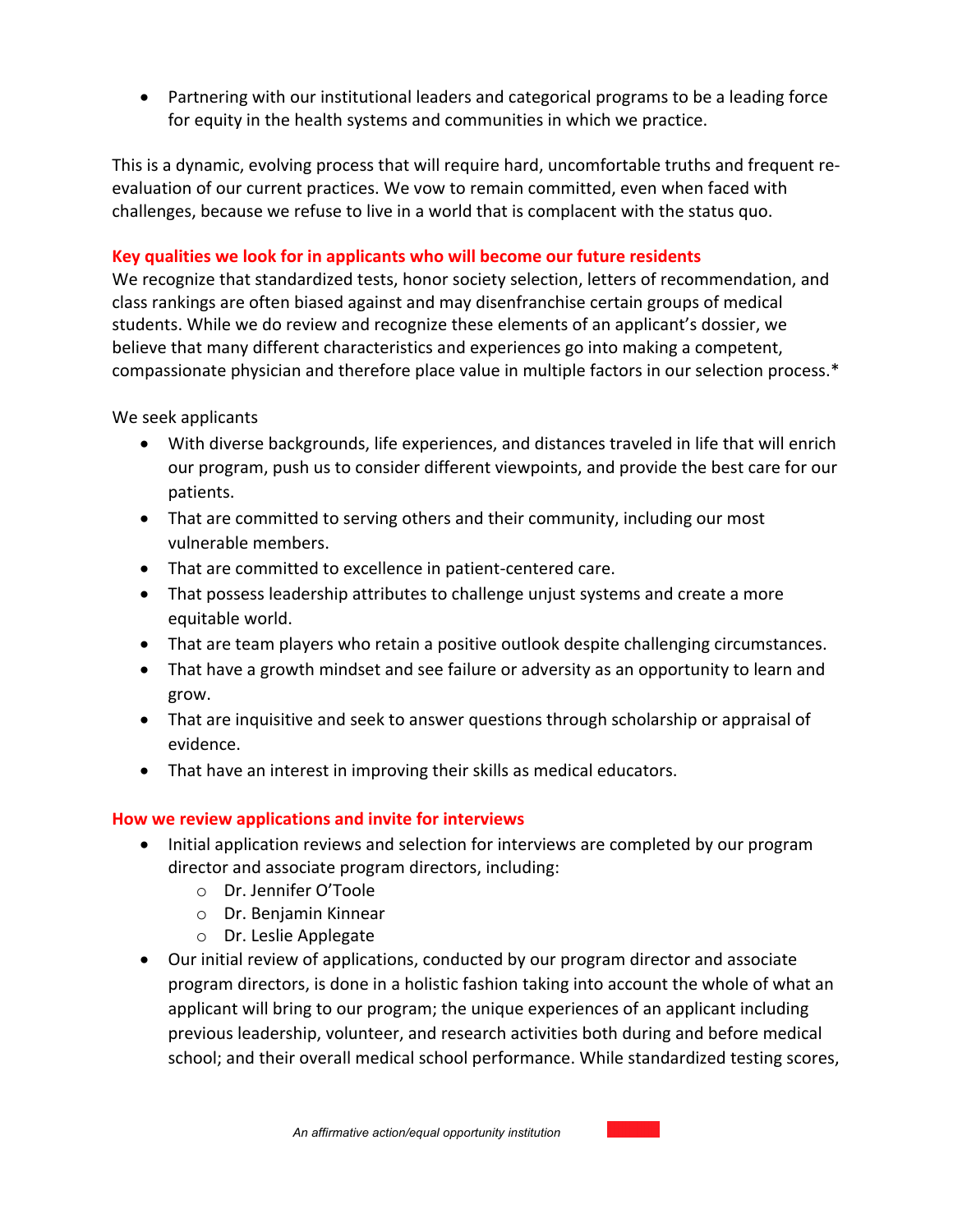class rank, and honor society status are reviewed, we do not have cut off scores and they are not a primary driver for invitation or selection.\*

- The number of interview invitations sent out matches the number of interview slots we have available and will be sent out in unison. We continue to send out invitations for interviews thereafter on a rolling basis as cancellations occur.
- Once an applicant is selected for an interview, their dossier goes through a second holistic review by our program director and associate program directors.
- As strong supporters of the concept of growth mindset, we see failures during medical school or on standardized tests as an opportunity to learn and grow. What we look for following a failure is evidence that an applicant has set a plan for improvement and shown tangible growth from the experience.

## **Our interview committee**

- Our interview committee is composed of the following individuals
	- o Jennifer O'Toole, MD, MEd
	- o Benjamin Kinnear, MD, MEd
	- o Leslie Applegate, MD
	- o Alicia Caldwell, MD
	- o Chad Coe, MD
	- o Brian Herbst, MD
	- o Lori Herbst, MD
	- o Abigail Nye, MD
	- o Anjali Pearce, MD
	- o Danielle Weber, MD, MEd
	- o Sharice Wood, MD, MPH
	- o Our Med-Peds Chief
- All of our faculty interviewers undergo anti-bias training at the start of interview season from a national expert and graduate of our program.

## **Our interview day**

- All applicants have three one-on-one interviews during the interview day during which they meet with the program director, one associate program director, and one Med-Peds faculty member. These interviews are 20 minutes in length and include both behavioral-based and ad hoc interview questions.
- All interviewers provide a score for both the applicant's responses to questions as well as their personal/professional interview characteristics.
- At the time of the interview, all faculty interviewers are blinded to the candidate's transcript (i.e. medical school grades), class rank (if provided), standardized testing scores, and honor society status. The faculty interviewers will have access to all activities in the CV, letters of recommendation, and personal statement.
- We will offer applicants an opportunity to meet with Med-Peds faculty members with similar interests and backgrounds during their interview day. This is contingent upon schedules and availability of our faculty.